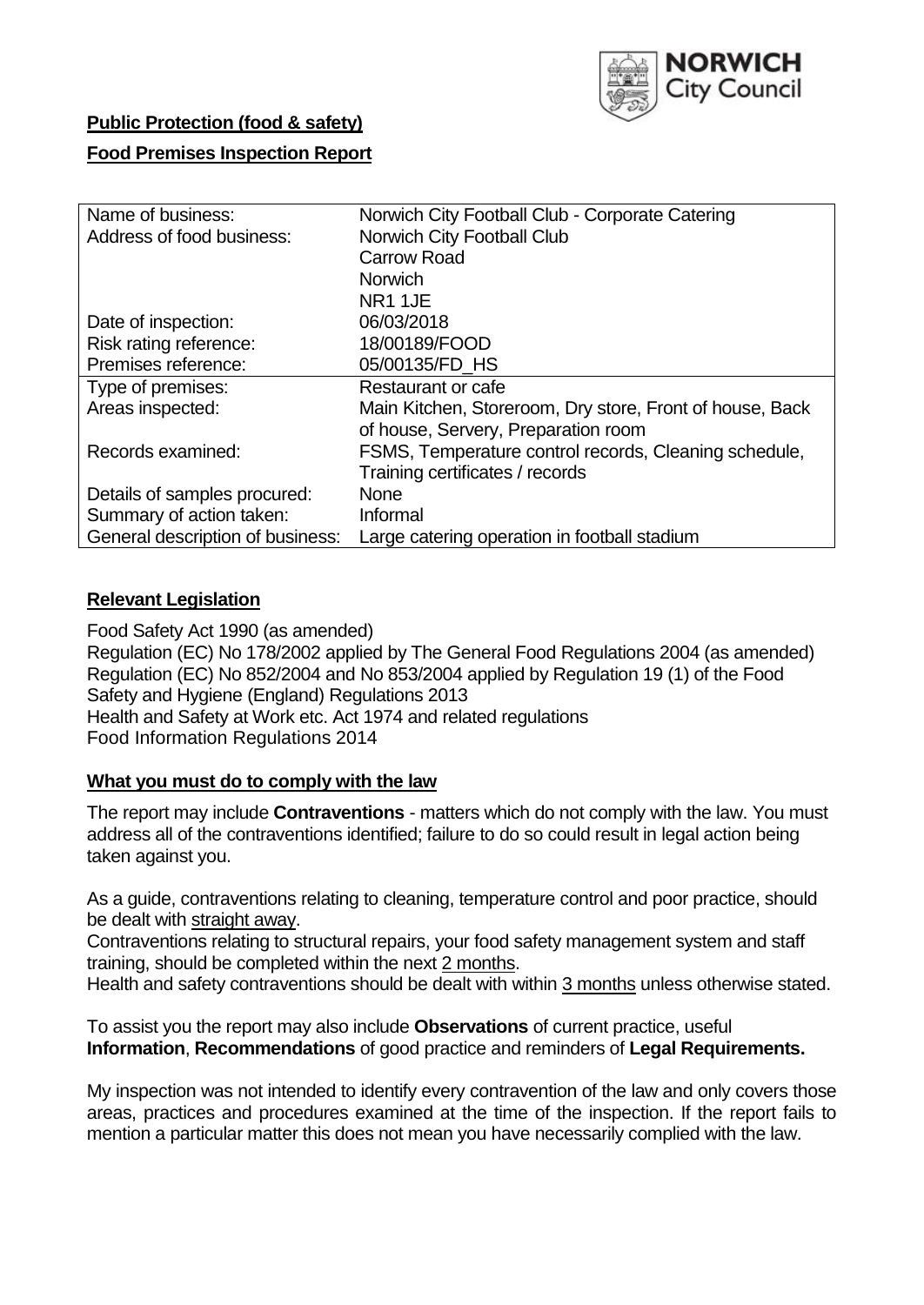# **FOOD SAFETY**

## **How we calculate your Food Hygiene Rating:**

The food safety section has been divided into the three areas which you are scored against for the hygiene rating: 1. food hygiene and safety procedures, 2. structural requirements and 3. confidence in management/control procedures. Each section begins with a summary of what was observed and the score you have been given. Details of how these scores combine to produce your overall food hygiene rating are shown in the table.

| <b>Compliance Area</b>                     |          |    |           | <b>You Score</b> |               |    |           |    |                |  |  |
|--------------------------------------------|----------|----|-----------|------------------|---------------|----|-----------|----|----------------|--|--|
| Food Hygiene and Safety                    |          |    |           | $\overline{0}$   | 5             | 10 | 15        | 20 | 25             |  |  |
| <b>Structure and Cleaning</b>              |          |    |           | $\Omega$         | 5             | 10 | 15        | 20 | 25             |  |  |
| Confidence in management & control systems |          |    |           | $\overline{0}$   | 5             | 10 | 15        | 20 | 30             |  |  |
|                                            |          |    |           |                  |               |    |           |    |                |  |  |
| <b>Your Total score</b>                    | $0 - 15$ | 20 | $25 - 30$ |                  | $35 - 40$     |    | $45 - 50$ |    | > 50           |  |  |
| <b>Your Worst score</b>                    | 5        | 10 | 10        |                  | 15            |    | 20        |    | $\blacksquare$ |  |  |
|                                            |          |    |           |                  |               |    |           |    |                |  |  |
| <b>Your Rating is</b>                      | 5        | 4  | 3         |                  | $\mathcal{P}$ |    |           |    | $\Omega$       |  |  |

Your Food Hygiene Rating is 5 - a very good standard

# **1. Food Hygiene and Safety**

Food hygiene standards are high. You demonstrated a very good standard of compliance with legal requirements. You have safe food handling practices and procedures and all the necessary control measures to prevent cross-contamination are in place. Some minor contraventions require your attention. **(Score 5)**

000005

# Contamination risks

**Contravention** The following exposed food to the general risk of cross-contamination with bacteria or allergens or its physical contamination with dirt or foreign objects:

- brown chopping boards badly scored and need replacing
- electric fly killer sited above dessert preparation table in Yellows kitchen.

**Observation** Contamination risks were generally controlled.

**Observation** I was pleased you could demonstrate effective E.coli 0157 control through the complete separation of raw and ready-to-eat food, the correct use of wash-hand basins and thorough hand washing, having dedicated equipment (including complex equipment) for raw and ready-to-eat foods, through 2-stage cleaning and the correct use of sanitisers, and by controlling the risks posed by soily vegetables.

# Hand-washing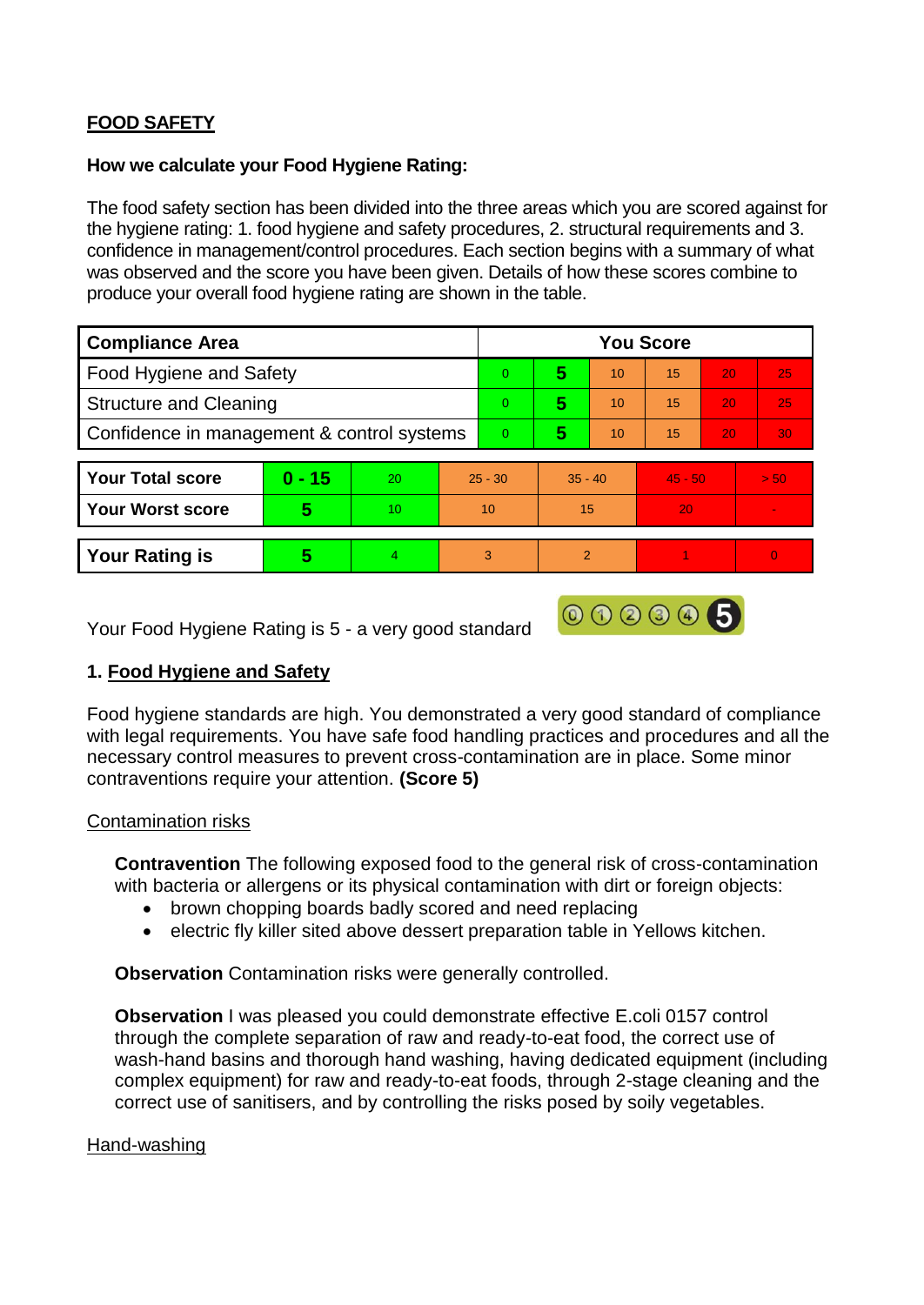**Observation** Hand washing was managed well and wash-hand basins were well stocked with hand cleaning material.

**Recommendation** you have a waste bin located closer to dedicated wash had basin in Top of Terrace kitchen.

#### Personal Hygiene

**Observation** I was pleased to see that standards of personal hygiene were high.

#### Temperature Control

**Observation** I was pleased to see you were able to limit bacterial growth and/or survival by applying appropriate temperature controls at points critical to food safety and that you were diligently monitoring temperatures.

#### **2. Structure and Cleaning**

The structure facilities and standard of cleaning and maintenance are all of a good standard and only minor repairs and/or improvements are required. Pest control and waste disposal provisions are adequate. The minor contraventions require your attention. **(Score 5)**

#### Cleaning of Structure

**Contravention** The following structural items were dirty and require more frequent and thorough cleaning:

- cobwebs to windows in Top of the City kitchen
- brown staining/grease to ceiling in Gunn Club kitchen, especially near cooker hood
- area between/behind the rational Hobart oven in Top of Terrace kitchen especially to gas piping and pipework.
- on top of ovens in Top of Terrace kitchen
- waste piping to and around wash hand basin in Top of Terrace kitchen
- base of fire exit door threshold where it meets the floor in Yellows kitchen.

**Observation** The kitchens were generally well maintained and the standard of cleaning was very good given the size and number of kitchens.

#### Cleaning of Equipment and Food Contact Surfaces

**Observation** You had dedicated equipment for the preparation of raw and ready-to-eat foods.

**Observation** You had colour-coded equipment on which to prepare food.

#### Cleaning Chemicals / Materials / Equipment and Methods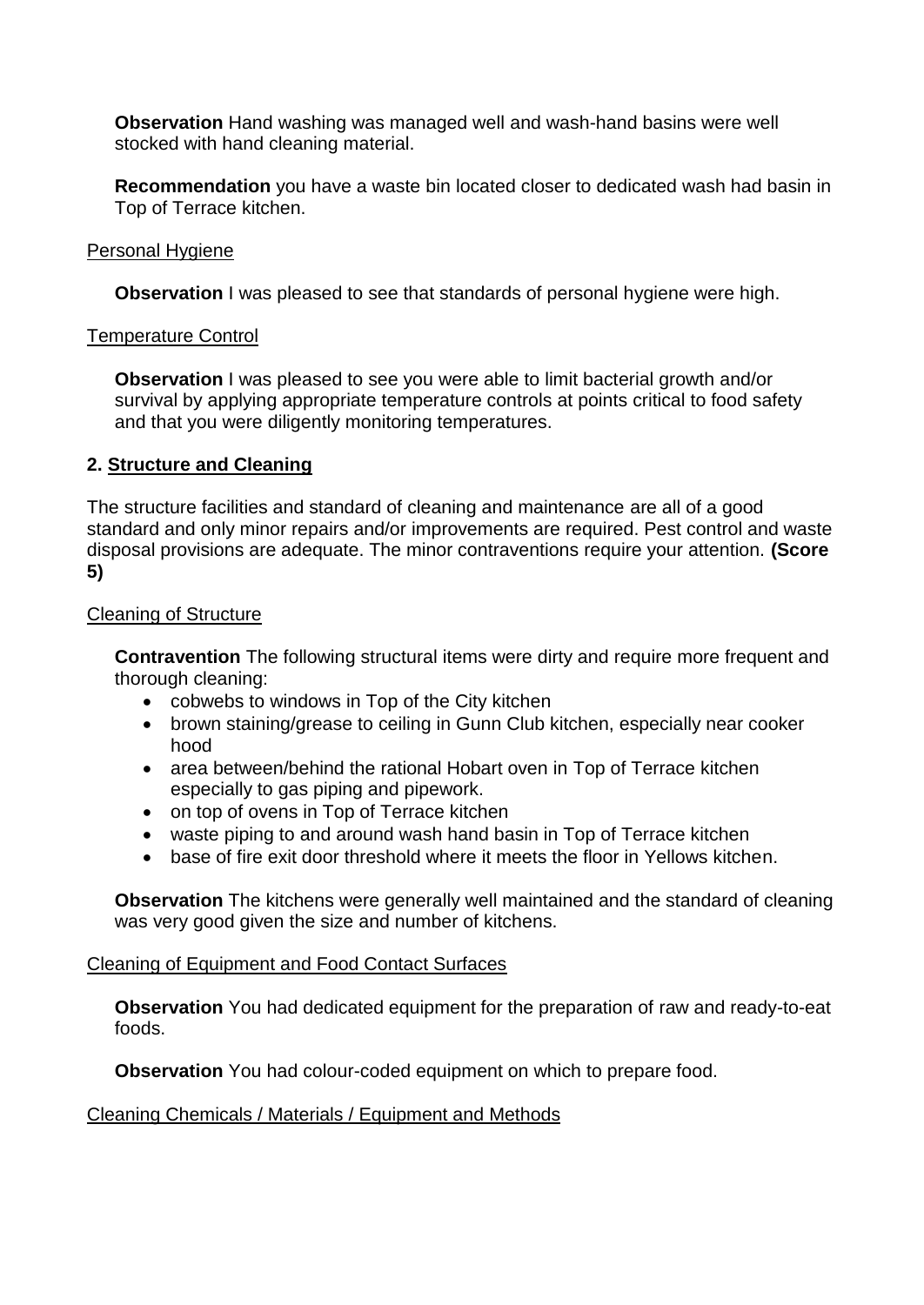**Observation** I was pleased to see that the premises was generally kept very clean and that your cleaning materials, methods and equipment were able to minimise the spread of harmful bacteria between surfaces.

## Maintenance

**Contravention** The following items had not been suitably maintained and must be repaired or replaced:

- damaged plastic door trim to freezer 'G1' in Gunn Club kitchen
- missing/damaged ceiling tiles in dry store in Gunn Club kitchen
- cobwebs to ceiling in dry store in Gunn Club kitchen
- fraying grey duct tape on corner of damaged stainless steel service table in Top of Terrace kitchen.

#### Facilities and Structural provision

**Observation** I was pleased to see the premises had been well maintained and that adequate facilities had been provided.

# **3. Confidence in Management**

A food safety management system is in place and you demonstrate a very good standard of compliance with the law. Food hazards are understood properly controlled managed and reviewed. Your records are appropriate and generally maintained. Your staff are suitably supervised and trained. You have a good track record. There are some minor contraventions which require your attention. **(Score 5)**

# Type of Food Safety Management System Required

**Observation** Your food safety management system was in place and working well. I was confident you had effective control over hazards to food.

**Observation** You were date labelling perishable foods appropriately and could demonstrate effective control over food spoilage organisms.

**Observation** You had colour-coded equipment and effective separation between raw and ready-to-eat food at all stages in your operation.

**Observation** You were monitoring (and recording) the temperatures of your fridges and freezers well as the temperature of cooked/hot-held food and could demonstrate effective systems for controlling bacterial growth and survival.

# **Traceability**

**Observation** Your records were such that food could easily be traced back to its supplier.

# **Training**